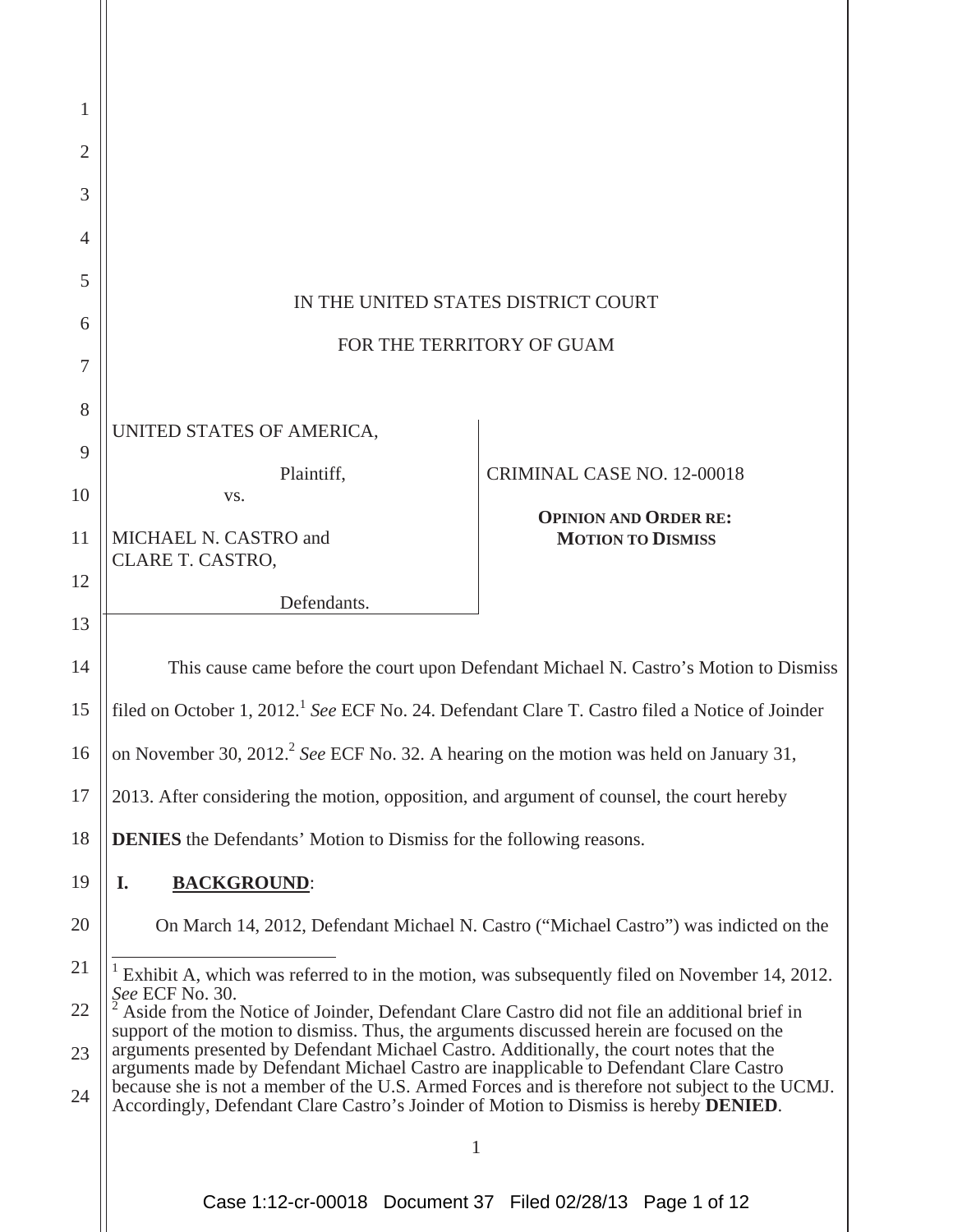following charges: Theft of Government Property (Count I) in violation of 18 U.S.C. §§641 and 2; and False Statement to a Federal Agency (Counts III, IV, V, and VII) in violation of 18 U.S.C. §§ 1001 and 2. *See* ECF No. 1. The Indictment alleges that Defendant Michael Castro wrongfully obtained Overseas Housing Allowance ("OHA") payments. *Id.*

Defendant Clare T. Castro ("Clare Castro") was indicted on the following charges: Theft of Government Property (Count II) in violation of 18 U.S.C. §§ 641 and 2; and False Statement to a Federal Agency (Count IV) in violation of 18 U.S.C. §§ 1001 and 2. *See* ECF No. 1.

 Defendant Michael Castro moves to dismiss the indictment on the grounds that the district court lacks jurisdiction to try him under civilian law (1) because he never ceased to be subject to the Uniform Code of Military Justice ("UCMJ"), and (2) because he was informed by the military through its OHA forms that he is subject to military adjudication and discipline. *See* Mot., ECF No. 24.

## **II. DISCUSSION:**

## **a. The Federal District Court has Jurisdiction over the Defendants.**

 Defendant Michael Castro contends that this court does not have jurisdiction because he never ceased to be subject to the UCMJ. *See* Mot., ECF No. 24, at 1-3. To support his contention, Defendant Michael Castro cites to 10 U.S.C.  $\S 802(c)(1)-(4)$ , wherein it provides that "a person serving with an armed force who . . . (3) received military pay or allowances; and (4) performed military duties" is subject to the UCMJ. However, the statute itself does not provide for exclusive military jurisdiction nor does it provide that a federal district court lacks jurisdiction over a member of the U.S. Armed Forces who violates the laws of the United States. Defendant Michael Castro also cites to numerous cases pertaining to military jurisdiction. However, none of these cases support Defendant Michael Castro's contention that this federal district court does not have jurisdiction over Defendant Michael Castro wherein he is charged

1

2

3

4

5

6

7

8

2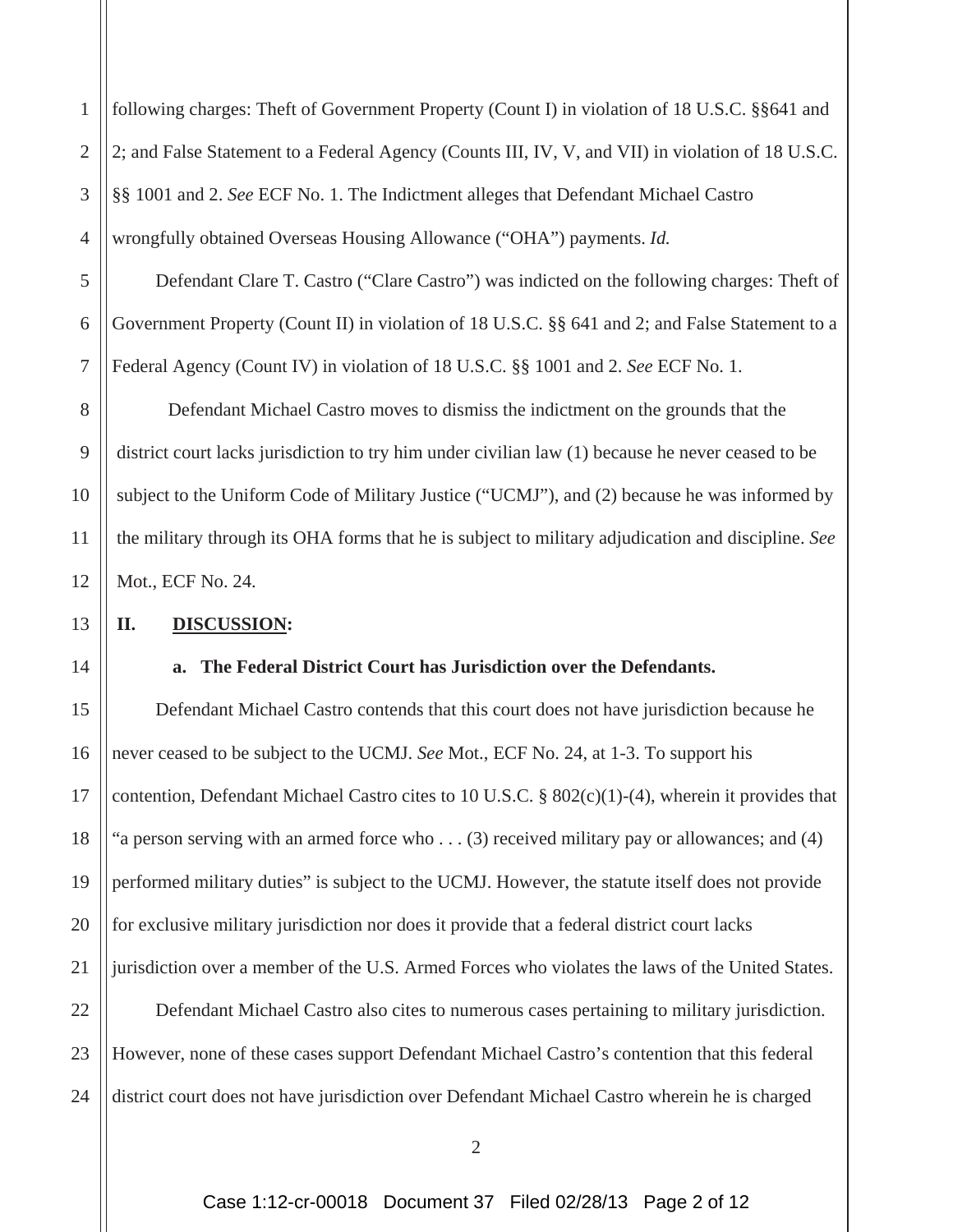1 with violations of Title 18 of the United States Code.

17

19

20

2 3 4 18 U.S.C. § 3231 provides in pertinent part the following: "[t]he district courts of the United States shall have original jurisdiction, exclusive of the courts of the States, of all offenses against the laws of the United States."

5 6 7 8 9 10 11 12 13 14 15 Pursuant to this statute, courts have held that "federal courts have at the very least concurrent jurisdiction with military courts over violations of the laws of the United States by military personnel whether on or off the military reservation." *United States v. Walker*, 552 F.2d 566, 567 (4th Cir. 1977). *See also United States v. Fulkerson*, 631 F.Supp. 319, 324 (D. Hawaii 1986) (recognizing that the federal court has jurisdiction if federal offense has been committed); *United States v. Debevoise*, 799 F.2d 1401, 1403 (9th Cir. 1986) (noting the principle that federal and military courts have concurrent jurisdiction over offenses committed by military personnel). As explained further by the court in *Walker*, "[c]onsequently simply because a member of the armed forces may be punished by a military court martial for an offense provides no justification for concluding that a District Court lacks jurisdiction to punish him for the same offense, if such offense is violative of a federal law." 552 F.2d at 567*.*

16 18 The military courts themselves are in agreement with the federal courts. In *United States v. Rubenstein*, the U.S. Air Force Board of Review found that "if a particular act is made an offense under the [UCMJ] and is also made an offense under the federal criminal code, a federal court could try it when charged as a violation of the federal criminal code." 19 C.M.R. 709, 788 (AFCMR 1955) (citing *United States v. Canella*, 63 F.Supp. 377 (S.D. Cal. 1945).

21 22 23 24 In *United States v. Duncan*, 34 M.J. 1232, 1240 (ACMR 1992), the U.S. Army Court of Military Review found that the federal district courts have original jurisdiction over "offenses against the laws of the United States" and that court-martial jurisdiction is limited to those offenses prescribed by the UCMJ. While crimes committed by a military personnel are often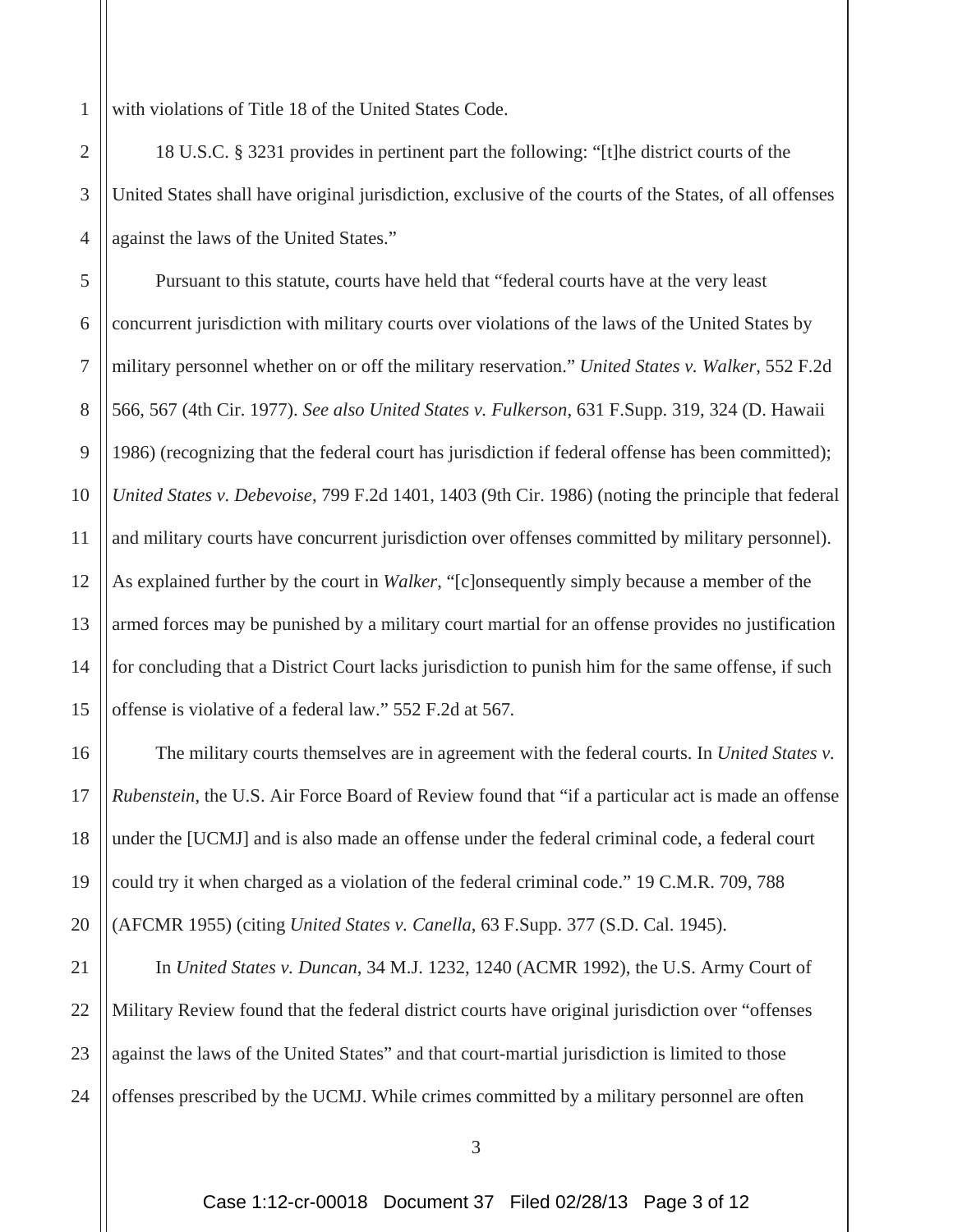1 2 3 likely prosecuted either in the federal district courts or at court-martial because the substantive provisions of the UCMJ closely parallels federal law, both the military and the federal district courts operate independently of each other. *Id.*

4 5 6 Additionally, Rule  $201(d)(2)$  of the Manual for Courts-Martial (2012 ed.), states that "[a]n act or omission which violates both the code and local criminal law, foreign or domestic, may be tried by a court-martial, or by a proper civilian tribunal . . ."

7 9 In this instant case, Defendant Michael Castro is charged with violating 18 U.S.C. §§ 2, 641, and 1001; all of which are "offenses against the laws of the United States." Accordingly, this court has jurisdiction over Defendant Michael Castro.

10

8

## **b. The Defendant's Due Process Rights were Not Violated.**

11 12 13 14 15 16 17 18 Defendant Michael Castro argues that under the Due Process Clause of the Fifth Amendment, his rights were violated when he relied on the information and representations provided to him by the military and that he had no reason to believe he would be subject to the jurisdiction of a federal district court.<sup>3</sup> *See* Mot., ECF No. 24, at 3-4. Specifically, Defendant Michael Castro relies on the OHA Declaration Form, wherein it states that "the Installation Commander adjudicates cases involving questionable OHA claims" and that "disciplinary action will be taken when housing allowances are used for other that [*sic*] the purpose intended." *See* Def.'s Ex. A., ECF No. 30.

19

Defendant Michael Castro states that "[a]s a general matter of fundamental fairness,

20

<sup>21</sup> 22 <sup>3</sup> The court notes that although Defendant Michael Castro referred to a "Declaration of Michael Castro" in his motion to dismiss (*see* ECF No. 24, at 3:4), there was no declaration that was attached to the motion. The declaration purports to contain a statement from Defendant Michael Castro that he never received the required counseling for the OHA program. *See* ECF No. 24, at 3:3-4. Even if this were the case, that Defendant Michael Castro did not received the required

<sup>23</sup> counseling for the OHA program and that the form was partially completed by other military personnel (*see* ECF No. 24, at 3:1-3), these facts are irrelevant to the court's analysis of due

<sup>24</sup> process (finding that the OHA forms do not amount to plea agreements or "cooperation" agreements) and estoppel (finding that there is no pervasive pattern of false promises or evidence of ongoing active misrepresentation).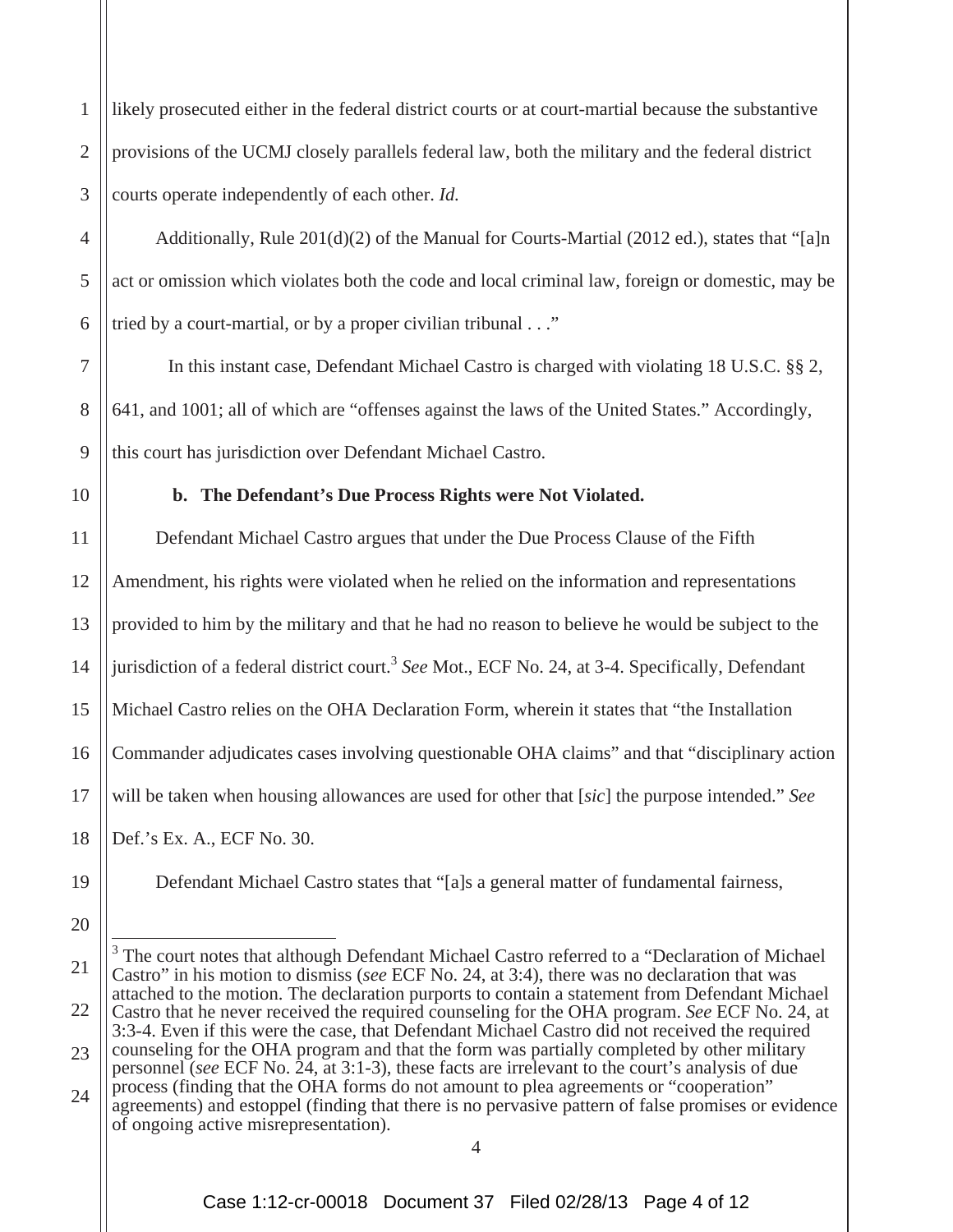1 2 3 4 5 6 7 8 9 promises or assurances made by the military to induce or confirm an act should be honored." *See* Mot., ECF No. 24, at 4. The cases that Defendant Michael Castro cited to were in the context of plea agreements or "cooperation agreement."<sup>4</sup> In these cases, the defendant cooperated or performed an act that benefited the Government and in return, the Government promised something beneficial to the defendant, such as a lighter sentence recommendation. *See Johnson v. Lumpkin*, 769 F.2d 630 (9th Cir. 1985); *Santobello v. New York*, 404 U.S. 257 (1971); *Thomas v. I.N.S.*, 35 F.3d 1332 (9th Cir. 1994). The courts in these cases found that fundamental fairness requires that promises made during plea-bargaining and analogous context be respected. *See Johnson*, 769 F.2d at 633.

10 11 12 13 Defendant Michael Castro's attempt to argue that the Government is bound by the promises and assurances contained in the military forms has no merit because the OHA forms (Defendant's Exhibit A) are in no way shape or form a plea agreement or "cooperation agreement."

14 15 16 Next, Defendant Michael Castro contends that the Government should be estopped from prosecuting him in the federal district court because he is subject to the UCMJ<sup>5</sup> and relied on that jurisdiction through the representations of the military. *See* Mot., ECF No. 24 at 4.

17 18 19 20 21 22 A party seeking to raise estoppel against the Government must first establish affirmative misconduct going beyond mere negligence. *Morgan v. Gonzales,* 495 F.3d 1084, 1092 (9th Cir. 2007) (citation omitted). But even if the party seeking estoppel is able to establish affirmative misconduct, estoppel will only apply (1) where the Government's wrongful act will cause a serious injustice and (2) the public's interest will not suffer undue damage by imposition of the liability. *Id.* Estoppel against the Government is unavailable where petitioner has not lost any

23

24

<sup>&</sup>lt;sup>4</sup> The court found "cooperation agreements" to be analogous to a plea agreement. *See Thomas*, 35 F.3d 1332 (9th Cir. 1994)

 $\frac{5}{5}$  As discussed *supra*, this court has jurisdiction over the defendant in this criminal matter regardless of whether the UCMJ holds concurrent jurisdiction.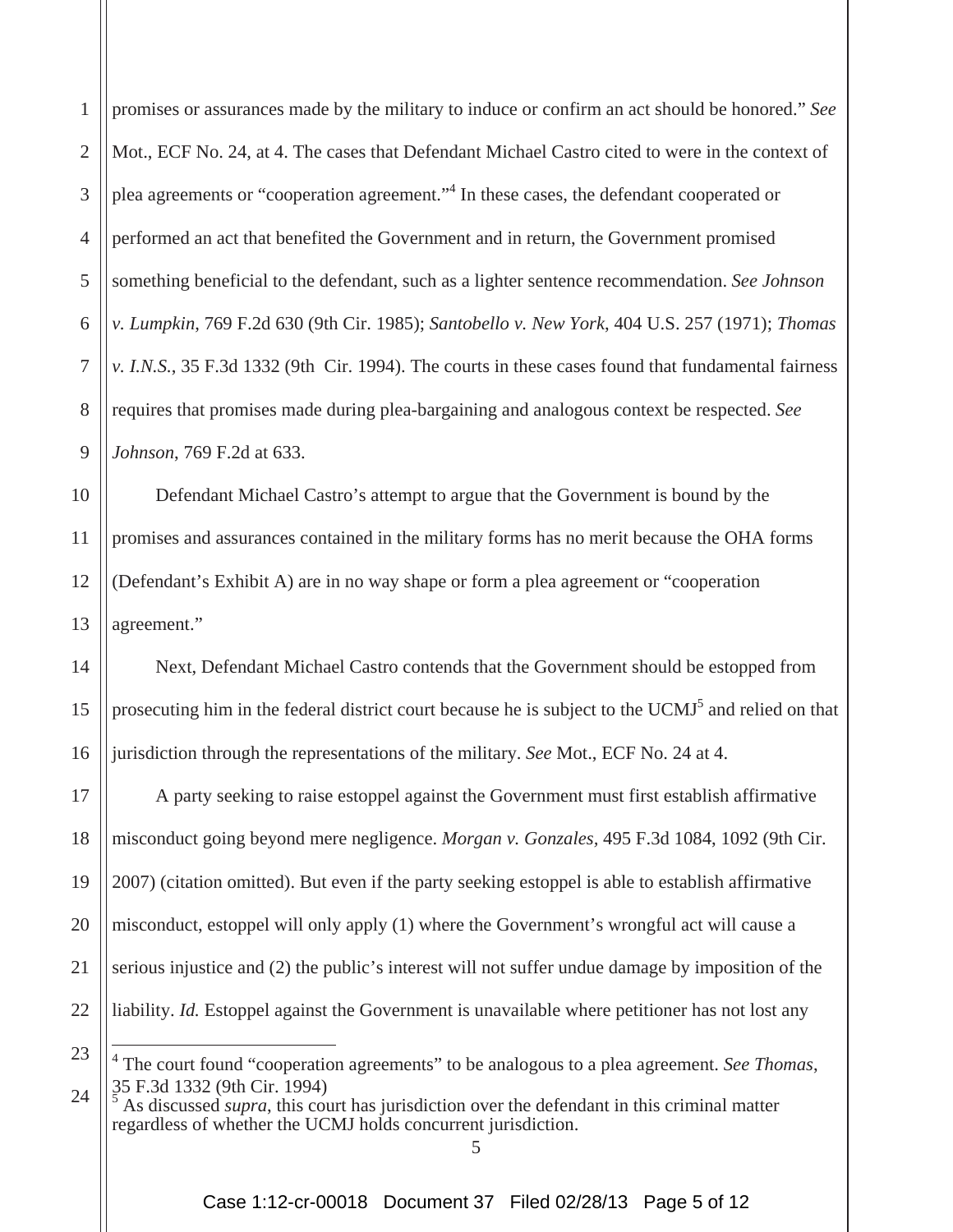1 rights to which he was entitled. *Id.* (citation omitted).

2

3 4 5 6 When estoppel is available, the court then considers the traditional elements of estoppel, which are "(1) the party to be estopped must know the facts; (2) he must intend that his conduct shall be acted on or must so act that the party asserting the estoppel has a right to believe it is so intended; (3) the latter must be ignorant of the true facts; and (4) he must rely on the former's conduct to his injury." *Id.*, citing *Watkins v. U.S. Army*, 875 F.2d 699, 709 (9th Cir. 1989).

7 8 9 10 11 12 Defendant Michael Castro argues that the Government committed an affirmative misconduct, because (1) the military affirmatively informed Defendant Michael Castro that he would be exclusively subject to the Installation Commander's adjudication for any wrongdoing concerning the OHA; and (2) the military partially completed his form without his input and confirmed that his application and living arrangements qualified him for the OHA. *See* Mot., ECF No. 24, at 5-7.

13 14 15 16 17 As the Ninth Circuit noted, there is no single test for detecting the presence of affirmative misconduct. *Watkins*, 875 F.2d at 707. It is determined on a case-by-case basis by examining the case's particular facts and circumstances. *Id.* Affirmative misconduct requires an affirmative misrepresentation or affirmative concealment of a material fact by the Government. *Id.* (citation omitted).

18 19 20 21 22 23 24 In cases where the court did not find affirmative misconduct, there was no pervasive pattern of false promises. For example, in *Lavin v. Marsh*, the plaintiff argued that the Army should be estopped from denying his entitlement to pension benefits because, *inter alia*, he was induced in reenlisting when the Army recruiters emphasized pension benefits. 644 F.2d 1378, 1382 (9th Cir. 1981). The court found that there was no evidence to suggest that the recruiters deliberately and knowingly lied to the plaintiff about his eligibility for pension benefits. *Id.* It held that while the Army's conduct may have been negligent, there was no pervasive pattern of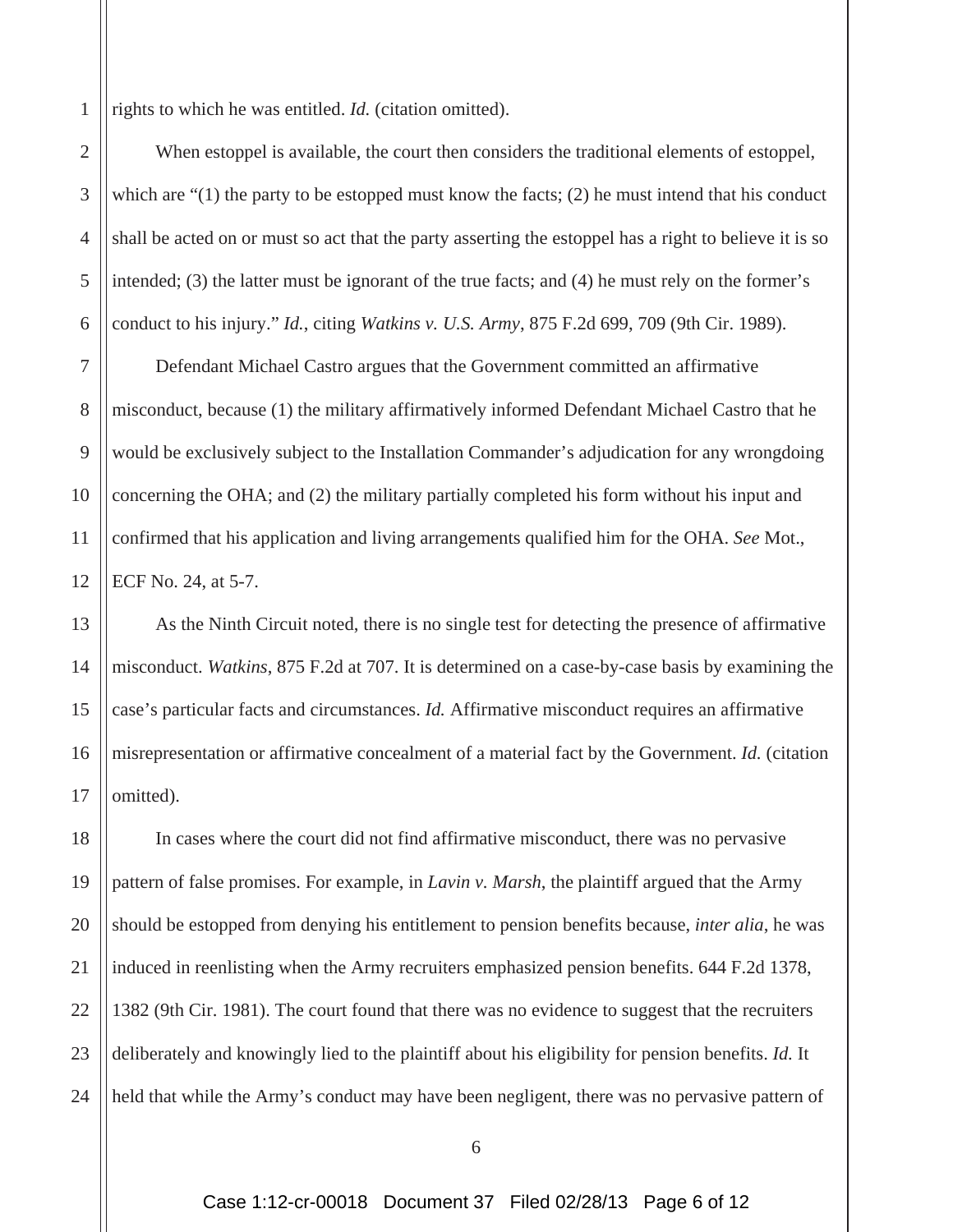1 2 3 4 5 6 7 8 9 10 11 12 false promises that would amount to an affirmative misconduct. *Id* at. 1383. "A mere failure to inform or assist does not justify application of equitable estoppel." *Id.* at 1384 (citation omitted). *See also Socop-Gonzalez v. I.N.S.*, 208 F.3d 838, 843 (9th Cir. 2000) (no evidence of a "deliberate lie" or "pattern of false promises" sufficient to constitute affirmative misconduct). In a case where the court found affirmative misconduct, there was ongoing active misrepresentation. *See Watkins*, 875 F.2d at 708. For fourteen (14) years, the U.S. Army acted in violation of its own regulations<sup>6</sup> when it repeatedly represented that the soldier was eligible<sup>7</sup> to reenlist and then it reenlisted him each and every time. *Id.* at 707-08. The court found that the Army's actions were not merely misinformation. *Id.* at 708. Like *Lavin* but unlike *Watkins*, in this instant case, there was no affirmative misconduct. Defendant Michael Castro argues that the military acted in affirmative misconduct because military personnel partially completed his OHA form (such as his address and other information)

13 without his input and confirmed that his application and living arrangements qualified him for

14 OHA.<sup>8</sup> *See* ECF No. 24, at 6-7. In *Watkins*, the court found affirmative misconduct because the

15 military was aware of the soldier's homosexuality but despite their knowledge of such, the

16 military repeatedly ignored its regulations in barring reenlistment of homosexuals and repeatedly

17 approved the soldier's reenlistment for *fourteen (14) years*. *See* 875 F.2d at 707. The present case

18 is distinguishable from *Watkins*, because assuming that the military completed Defendant

19 Michael Castro's form and that they informed him that his application met all the OHA

20

21

24  $8<sup>8</sup>$  The court notes that at the hearing, the Government represented to the court that the Department of Defense relies on the information provided by an applicant in processing and approving an OHA application. This also includes the review of supporting documents provided

by the applicant, such as the lease agreement and business license of the applicant's landlord.

<sup>&</sup>lt;sup>6</sup> The U.S. Army's policy was that homosexuality constituted a nonwaivable disqualification for reenlistment. *Watkins*, 875 F.2d at 707.

<sup>22</sup> 23  $<sup>7</sup>$  On the one occasion when the record was unclear, the soldier sought clarification and his</sup> classification was immediately changed from "unknown" to "eligible for reentry on active duty." *Id.*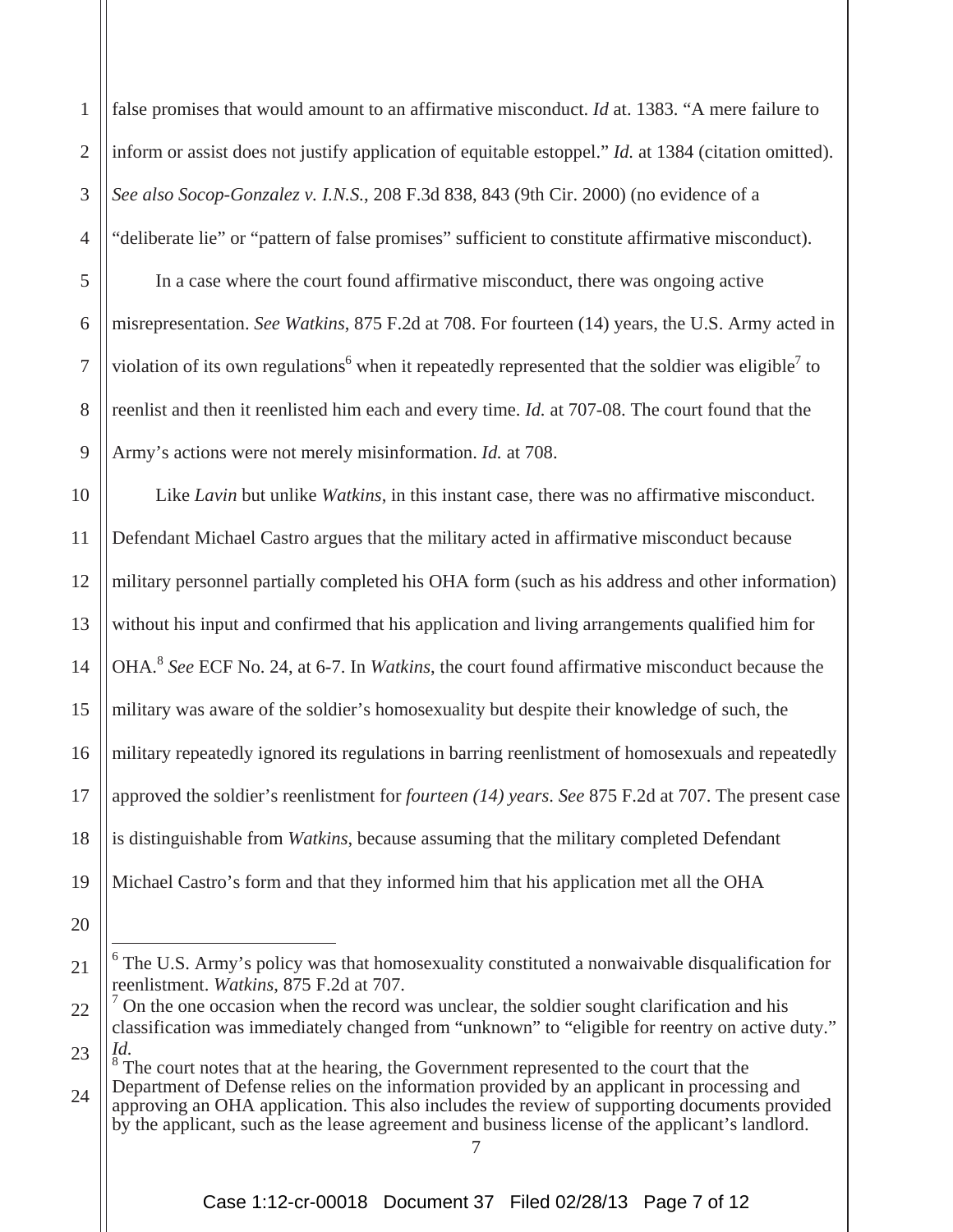requirements, there is no evidence in this case that shows false promises or misrepresentations that occurred repeatedly year after year for many years, to the point that there was a pervasive pattern of false promises or ongoing active misrepresentation.

 At the hearing, Defendant Michael Castro through his counsel argues that there was a pattern of false promises or ongoing active misrepresentations because whenever there was a new or revised lease agreement, Defendant Michael Castro was required to fill out the same OHA forms and on these forms, it warns Defendant Michael Castro that he is subject to adjudication by the Installation Commander, punishment by court-martial, and disciplinary actions. Defendant Michael Castro through his counsel believes that he was warned of such on three (3) occasions since there were three (3) lease agreements from discovery.

11 12 13 14 15 16 17 18 The court finds Defendant Michael Castro's arguments unpersuasive. The military never informed Defendant Michael Castro that he would be *exclusively* subject to the Installation Commander's adjudication for criminal matters involving the OHA. The OHA Declaration Form is clear in that the Installation Commander will adjudicate *questionable* OHA claims, not by changing "entitlement to an allowance" but rather, by adjudicating "the parameters under which the allowance is paid," such as disapproving lease agreements "for properties whose owners are subject to restrictive sanctions imposed pursuant to discrimination complaints," or "because the rental amount is excessive and not reflective of available housing."9 *See* Def.'s Ex. A. Nowhere

19

20

21

22

23

24

1

2

3

4

5

6

7

8

9

10

(2) Per Joint Federal Travel Regulations, Volume 1, the Region Commander as the senior officer of the Uniformed Services in Guam may disapprove a lease

 $9<sup>9</sup>$  The pertinent paragraph on the OHA Declaration Form provides in its entirety the following:

I understand that the Installation Commander adjudicates cases involving questionable OHA claims. While the Installation Commander may not change my entitlement to an allowance, the Installation Commander adjudicates the parameters under which the allowance is paid.

<sup>(1)</sup> The Installation Commander shall disapprove lease agreements for properties whose owners currently are subject to restrictive sanctions imposed pursuant to discrimination complaints.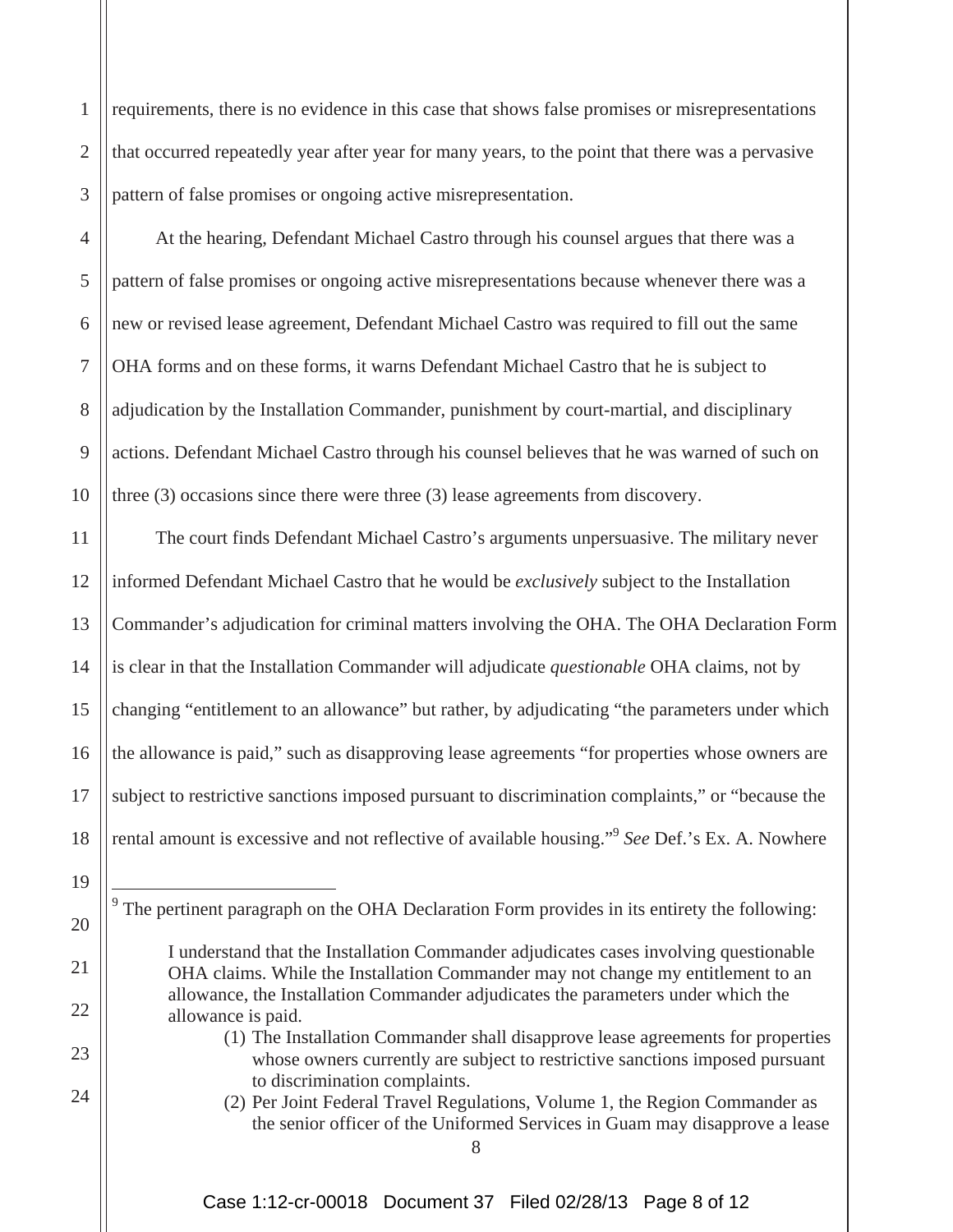1 2 3 on the OHA Declaration Form does it provide exclusive authorization nor any authorization for that matter for the Installation Commander to adjudicate criminal matters pertaining to fraudulent claims.

4 5 6 7 8 9 10 11 12 Similarly, the DD Form 2367 (Privacy Act Statement) does not provide for exclusive military jurisdiction to adjudicate suspected fraudulent claims. While the DD Form 2367 contains a warning that "[m]aking a false statement or claim against the U.S. Government is punishable by courts-martial," it does not state that this is the *only* method by which the Government could prosecute criminal violations. *See* Def.'s Ex. A. In fact, the DD Form 2367 gives notice that "information provided herein may be provided to law enforcement personnel investigating those suspected of fraudulently obtaining allowances" and that "[i]nformation may also be disclosed under certain circumstances to other Federal agencies . . . State and local government, and U.S. and State courts." *Id.* 

13 14 15 16 17 Also, the latter part of the OHA Declaration Form states that "disciplinary action will be taken when housing allowances are used for other that [*sic*] the purpose intended." *See* Def.'s Ex. A, ECF No. 30. Even if disciplinary action will be taken, such statement does not preclude the Government from bringing criminal charges against military personnel in the federal district court for violations of federal statutes.

 Based on the discussion *supra*, there is no affirmative misconduct and therefore, it is unnecessary to go into the other factors as affirmative misconduct is the first part of the test in

18

19

20

21

22

23

24

because the rental amount is excessive and not reflective of available housing. This authority may not be delegated. In exercising this authority, the Region Commander may obtain appraisals and use other available market information. However, an appraisal indicating a rental value within 15% of the asking price will not be sufficient for a determination that the rent is excessive without other market indications such as duration of vacancy, non-OHA rental offers, leases for comparable properties, general market trends, etc.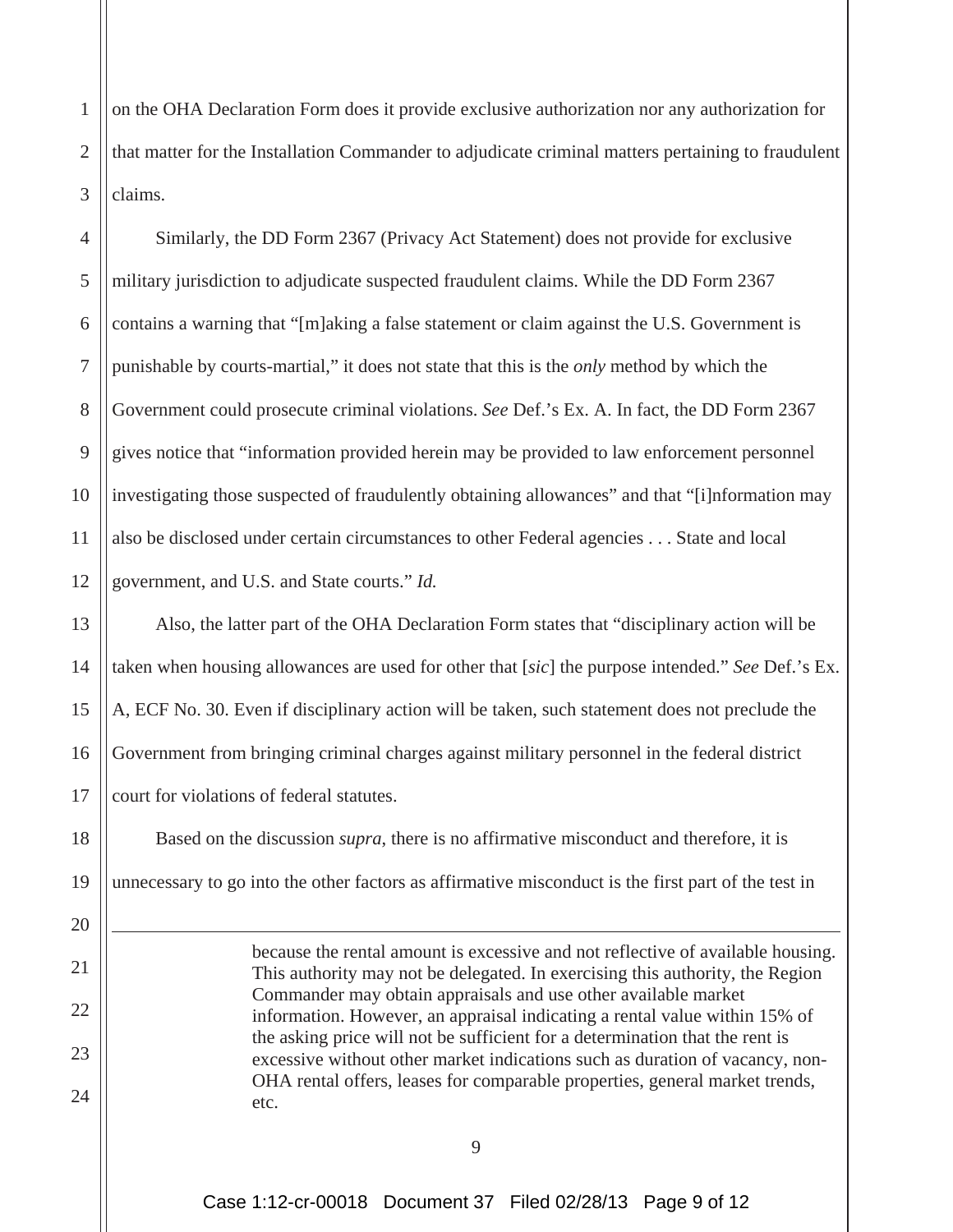1 applying estoppel against the Government.

2

3

4

5

6

7

8

9

#### **c. The** *Feres* **Doctrine Analysis Does Not Apply in this Case.**

 Defendant Michael Castro attempts to apply the *Feres* doctrine analysis in this criminal case. Specifically, Defendant Michael Castro argues that he should not be subject to federal district court jurisdiction, because (1) he occupies a "special" status that is not similar to that of any civilian (e.g., the housing allowance is only for military personnel); and (2) he and the scope of the housing allowance program is directly under the control of and is subject to military orders and discipline. *See* Reply, ECF No. 28. Therefore, Defendant Michael Castro argues, he should be subject to the UCMJ, not the federal district court. *Id.* 

10 11 12 13 14 15 16 17 18 19 Defendant Michael Castro's reliance on the analysis applied in the *Feres* doctrine is misplaced. First, the *Feres* doctrine, also known as intramilitary doctrine, applies in civil matters and not in criminal matters. *Feres v. United States*, 340 U.S. 135 (1950). Second, the concept in *Feres* is that "the Government is not liable under the Federal Tort Claims Act for injuries to servicemen where the injuries arise out of or are in the court of activity incident to service." *Id.* at 146. The presence of direct military control is sufficient to establish the activity as incident to military service. *Bon v. United States*, 802 F.2d 1092, 1096 (9th Cir. 1986). *See also Mariano v. United States*, 605 F.2d 721, 723 (4th Cir. 1979). The reasoning for barring such suits is that the court recognizes the special nature of military life and the disruption it will cause military life if a soldier is allowed to sue his superiors in courts. *Chappell v. Wallace*, 462 U.S. 296, 304 (1983).

20 21 22 23 24 The *Feres* doctrine has nothing to do with criminal matters and there is nothing in the application or analysis of *Feres* that would show that this district court lacks jurisdiction over Defendant Michael Castro. Defendant Michael Castro has not provided any legal authority to show that this court lacks jurisdiction simply because Defendant Michael Castro and the scope of the OHA program are under direct military control or are incident to military service, or simply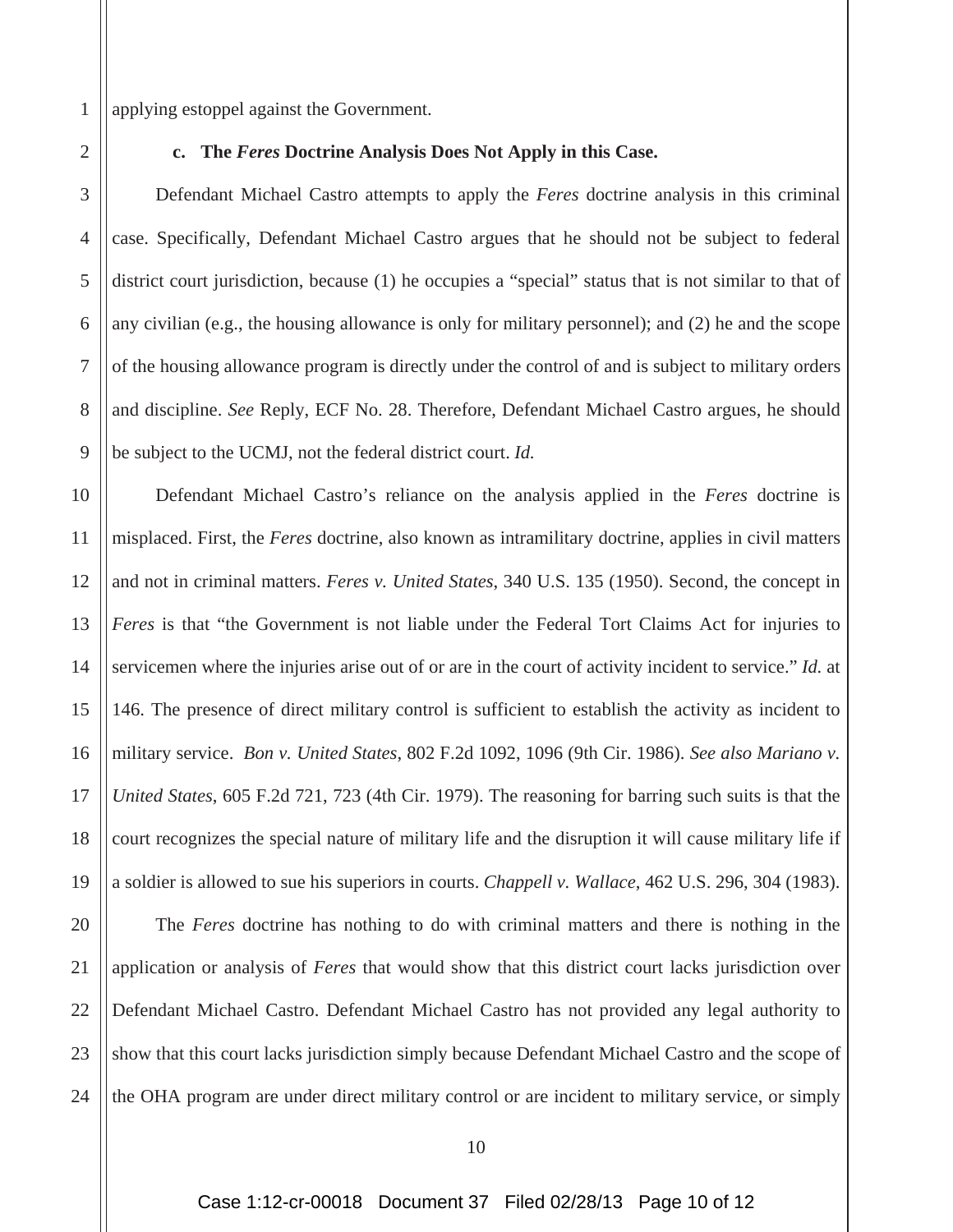1 2 because Defendant Michael Castro occupies a special status as a military member and not a civilian.

3 4

5

6

7

## **d. The Rule of Lenity Does Not Apply.**

 Lastly, Defendant Michael Castro argues that to the extent that the statutes and military procedures at issue in this case "fails to establish that the Government's position is unambiguously correct," the court should resolve the ambiguity in his favor. *See* Reply, ECF No. 28 at 4.

8 9 10 11 12 13 14 15 16 17 18 19 The rule of lenity requires the court to "resolve any ambiguity in the scope of a criminal statute in favor of the defendant." *United States v. Miranda-Lopez*, 532 F.3d 1034, 1040 (9th Cir. 2008). "[T]he rule of lenity only applies if, after considering text, structure, history, and purpose, there remains a grievous ambiguity or uncertainty in the statute such that the Court must simply guess as to what Congress intended." *Barber v. Thomas*, 130 S.Ct. 2499, 2508 (2010) (citations and internal quotes omitted). *See also United States v. Nader*, 542 F.3d 713, 721 (9th Cir. 2008) (The language of the statute must be grievously ambiguous.). The rule is "rooted in fundamental principles of due process which mandate that no individual be forced to speculate, at peril of indictment, whether his conduct is prohibited." *Id.* The rule does not generally apply to civil statute but when the implementation of a civil statute intertwines with the application of a criminal statute, it is sufficient to invoke the rule of lenity. *United States v. Turner*, 689 F.3d 1117, 1125-26 (9th Cir. 2012).

20 21 22 23 24 In this case, Defendant Michael Castro attempts to argue that the criminal statute intertwines with military procedures and thus, the ambiguity should be resolved in his favor. Defendant Michael Castro does not point to any specific ambiguity in the criminal statute language or in the military procedures. As discussed *supra*, it is clear that the OHA Declaration Form provides for the Installation Commander to adjudicate questionable OHA claims and that

Case 1:12-cr-00018 Document 37 Filed 02/28/13 Page 11 of 12